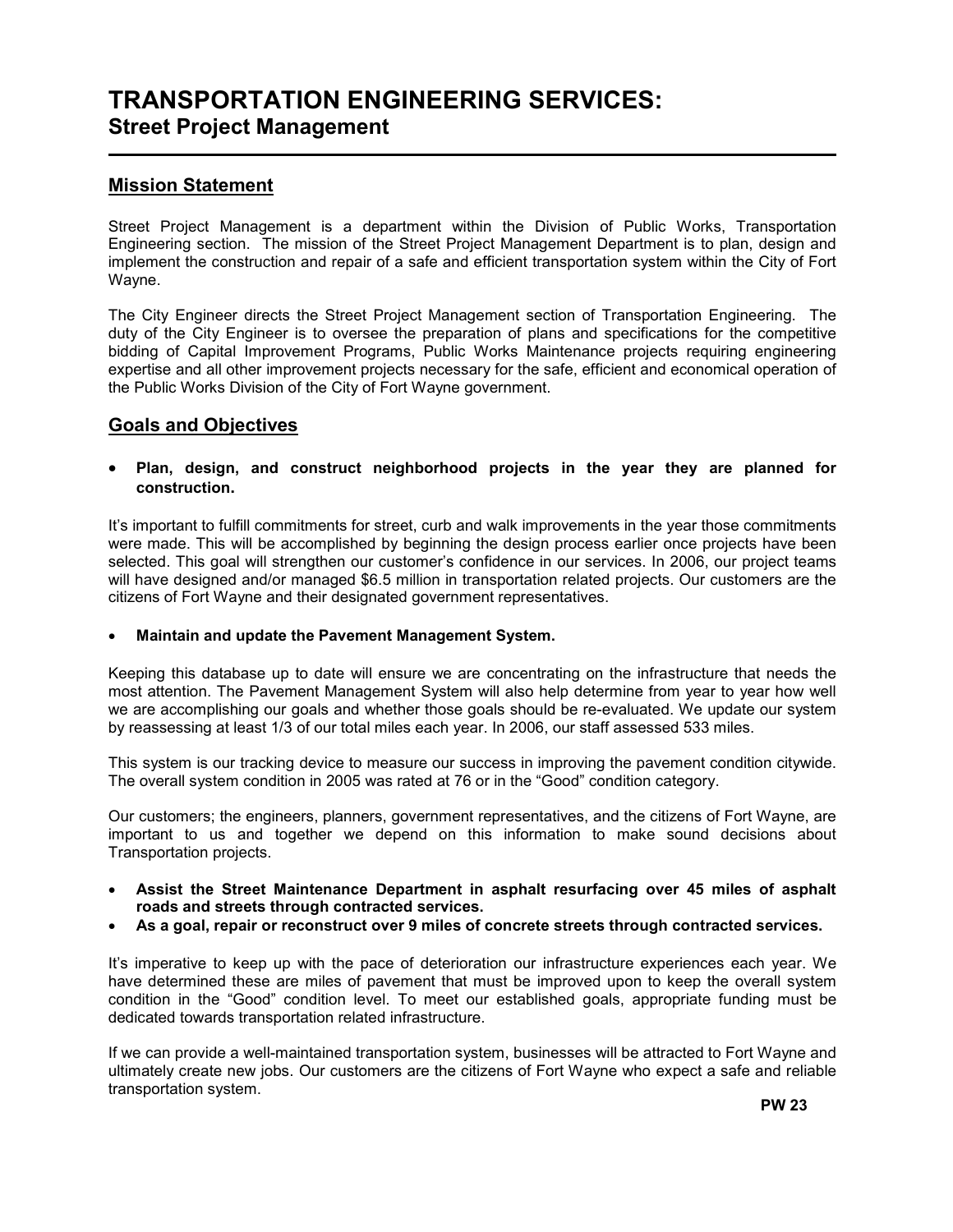## Long-term goals:

Our long-term goal is to provide a multi-year maintenance and repair plan, as well as an estimate, for each street segment of the city.

In 2005, a new system of evaluating pavement condition using video, software, and GPS technology was used to lower our internal costs to execute this task. Our long term goal is continue this system citywide.

The system's software will help us develop a long term comprehensive strategy for our transportation system.

#### Services Provided:

- Design road improvements.
- Construction management of all new construction and repairs for streets, alleys, sidewalks and curbs.
- Provide estimates for and recommend new street, curb, sidewalk projects.
	- a). Citizen Concerns
	- b). Neighborhood Capital Improvement Surveys
	- c). Petitions
	- d). Risk Management Claims
- Communication with general public
- Review projects in routing
- Assist various City Departments
	- o Provide engineering expertise and review
	- o Provide engineering/construction management
- Assist in long-range transportation planning.
- Design and manage ADA projects.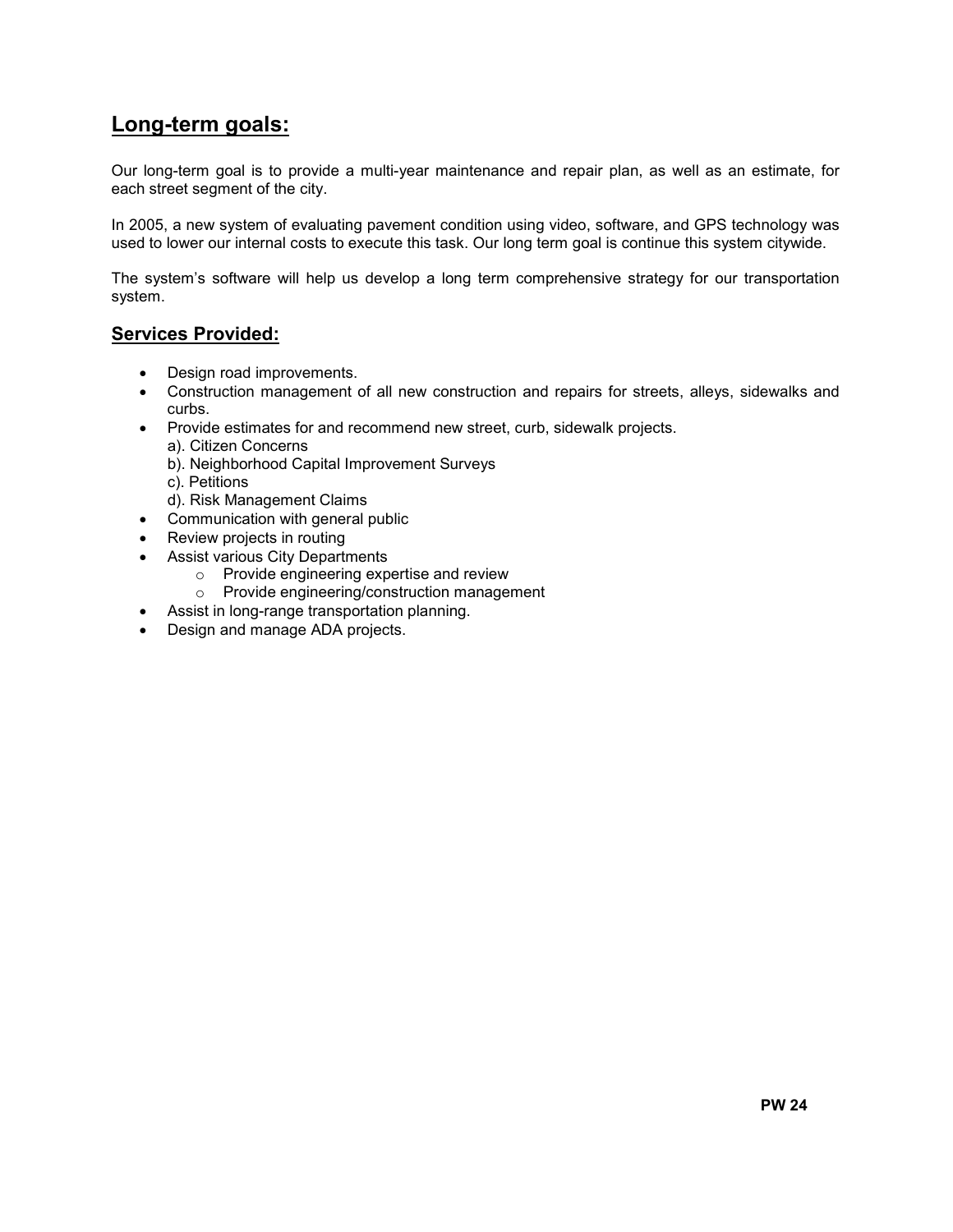#### STREET PROJECT MANAGEMENT Dept # 128-010-OFFC 2007 BUDGET COMPARISON

|                       |                           |                       |                          |    |                      |      | \$ INCREASE              |     |                          |                |  |  |  |
|-----------------------|---------------------------|-----------------------|--------------------------|----|----------------------|------|--------------------------|-----|--------------------------|----------------|--|--|--|
|                       |                           |                       |                          |    | 2006                 |      |                          |     | (DECREASE)               | % CHANGE       |  |  |  |
|                       |                           | 2005<br><b>ACTUAL</b> |                          |    | <b>APPROVED</b>      | 2007 |                          |     | FROM 2006 APPR           | FROM 2006 APPR |  |  |  |
|                       |                           |                       |                          |    | <b>THRU 06/30/06</b> |      | <b>SUBMITTED</b>         |     | TO 2007                  | TO 2007        |  |  |  |
| 4111                  | <b>WAGES-REG</b>          | \$                    | 578,981                  | \$ | 574,798              | \$   | 695,190                  | -\$ | 120,393                  |                |  |  |  |
| 4117                  | <b>OVERTIME</b>           |                       | 8,032                    |    | 8,000                |      | 4,000                    |     | (4,000)                  |                |  |  |  |
| 4121                  | <b>VACATION PAY</b>       |                       | $\overline{a}$           |    | 6,100                |      | 3,000                    |     | (3, 100)                 |                |  |  |  |
| 412L                  | <b>LONGEVITY</b>          |                       | 4,668                    |    | 4,918                |      | 5,312                    |     | 394                      |                |  |  |  |
|                       | <b>TOTAL WAGES</b>        | \$                    | 591,681 \$               |    | 593,815 \$           |      | 707,502 \$               |     | 113,687                  | 19.15%         |  |  |  |
| 4131                  | <b>PERF</b>               |                       | 29,585                   |    | 32,660               |      | 43,781                   |     | 11,122                   |                |  |  |  |
| 4132                  | <b>FICA</b>               |                       | 43,285                   |    | 45,427               |      | 53,588                   |     | 8,162                    |                |  |  |  |
| 4134                  | <b>GROUP HEALTH INSUR</b> |                       | 90,996                   |    | 86,350               |      | 102,000                  |     | 15,650                   |                |  |  |  |
| 4136                  | <b>UNEMPLOYMENT</b>       |                       | 312                      |    | 297                  |      | 701                      |     | 404                      |                |  |  |  |
| 4137                  | <b>WORKERS COMP</b>       |                       | 3,780                    |    | 3,516                |      | 3,264                    |     | (252)                    |                |  |  |  |
| 413A                  | <b>PERF/FRINGE</b>        |                       | 17,749                   |    | 17,814               |      | 21,015                   |     | 3,201                    |                |  |  |  |
| <b>TOTAL 4100</b>     |                           | \$                    | 777,388                  | \$ | 779,880              | \$   | 931,852                  | \$  | 151,972                  | 19.49%         |  |  |  |
|                       |                           |                       |                          |    |                      |      |                          |     |                          |                |  |  |  |
| 4214                  | <b>SAFETY ITEMS</b>       | \$                    | $1,188$ \$               |    | $1,710$ \$           |      | $1,710$ \$               |     |                          |                |  |  |  |
| 4219                  | OTHR OFFC SUPPL           |                       | 2,457                    |    | 2,225                |      | 720                      |     | (1,505)                  |                |  |  |  |
| 4231                  | <b>GASOLINE</b>           |                       | 5,132                    |    | 5,856                |      | 7,400                    |     | 1,544                    |                |  |  |  |
| 4241                  | <b>MEDICAL SUPPL</b>      |                       | $\overline{\phantom{a}}$ |    | 200                  |      | 200                      |     |                          |                |  |  |  |
| 4291                  | SMALL TOOLS               |                       | 152                      |    | 600                  |      | 600                      |     |                          |                |  |  |  |
| 4299                  | OTHER MTLS                |                       | 219                      |    | 1,000                |      | 1,100                    |     | 100                      |                |  |  |  |
| <b>TOTAL 4200</b>     |                           | \$                    | 9,148                    | \$ | 11,591               | \$   | 11,730                   | \$  | 139                      | 1.20%          |  |  |  |
| 4317                  | <b>INSTRCT SRVCS</b>      | \$                    | 10                       | \$ | 10,000               | -\$  | $7,500$ \$               |     | (2,500)                  |                |  |  |  |
| 431S                  | SOFTWARE TRAINING         |                       |                          |    | 3,250                |      | 2,000                    |     | (1,250)                  |                |  |  |  |
| 4322                  | <b>POSTAGE</b>            |                       | 58                       |    | 180                  |      | 240                      |     | 60                       |                |  |  |  |
| 4323                  | <b>TELEPHONE</b>          |                       | 1,669                    |    | 1,776                |      | 1,500                    |     | (276)                    |                |  |  |  |
| 4324                  | <b>TRAVEL</b>             |                       | $\overline{\phantom{a}}$ |    | 4,400                |      | 3,840                    |     | (560)                    |                |  |  |  |
| 4326                  | <b>MILEAGE</b>            |                       |                          |    | 100                  |      | 36                       |     | (64)                     |                |  |  |  |
| 432C                  | <b>CELL PHONE</b>         |                       | 3,845                    |    | 3,900                |      | 4,000                    |     | 100                      |                |  |  |  |
| 432L                  | <b>LONG DISTANCE</b>      |                       | 23                       |    | 60                   |      | 50                       |     | (10)                     |                |  |  |  |
| 4331                  | <b>PRINTING</b>           |                       |                          |    | 450                  |      | 150                      |     | (300)                    |                |  |  |  |
| 4333                  | PHOTO/BLPRNT              |                       | 2,179                    |    | 4,200                |      | 240                      |     | (3,960)                  |                |  |  |  |
| 4342                  | <b>LIABILITY INSUR</b>    |                       | 456                      |    | 432                  |      | 417                      |     | (15)                     |                |  |  |  |
| 4343                  | OFCL/CRIME BOND           |                       | 55                       |    | 116                  |      | 54                       |     | (62)                     |                |  |  |  |
| 4345                  | <b>AUTO INSUR</b>         |                       | 1,328                    |    | 1,712                |      | 1,789                    |     | 77                       |                |  |  |  |
| 436N                  | <b>GARAGE NON-TARGET</b>  |                       | 1,308                    |    | 3,600                |      | 2,000                    |     | (1,600)                  |                |  |  |  |
| 436T                  | <b>GARAGE TARGET</b>      |                       | 13,530                   |    | 18,936               |      | 18,945                   |     | 9                        |                |  |  |  |
| 4377                  | <b>CC BLD PKG</b>         |                       | 2,640                    |    | 2,640                |      | 2,700                    |     | 60                       |                |  |  |  |
| 4391                  | <b>SUBS &amp; DUES</b>    |                       | 195                      |    | 140                  |      | $\overline{\phantom{a}}$ |     |                          |                |  |  |  |
| 4399                  | OTHR SRVCS                |                       | 4,108                    |    | 5,674                |      | 5,560                    |     | (140)<br>(114)           |                |  |  |  |
| <b>TOTAL 4300</b>     |                           | \$                    | 31,404                   | \$ | 61,566               | \$   | 51,021                   | \$  | (10, 545)                | $-17.13%$      |  |  |  |
|                       |                           |                       |                          |    |                      |      |                          |     |                          |                |  |  |  |
| 4441                  | PUR VEHICLE               | \$                    | 22,310                   | \$ |                      | \$   |                          | \$  | $\overline{\phantom{a}}$ |                |  |  |  |
| <b>TOTAL 4400</b>     |                           | \$                    | 22,310                   | \$ |                      | \$   |                          | \$  |                          | $\blacksquare$ |  |  |  |
|                       |                           |                       |                          |    |                      |      |                          |     |                          |                |  |  |  |
| <b>TOTAL EXPENSES</b> |                           | \$                    | 840,250                  | \$ | 853,037              | \$   | 994,603                  | \$  | 141,566                  | 16.60%         |  |  |  |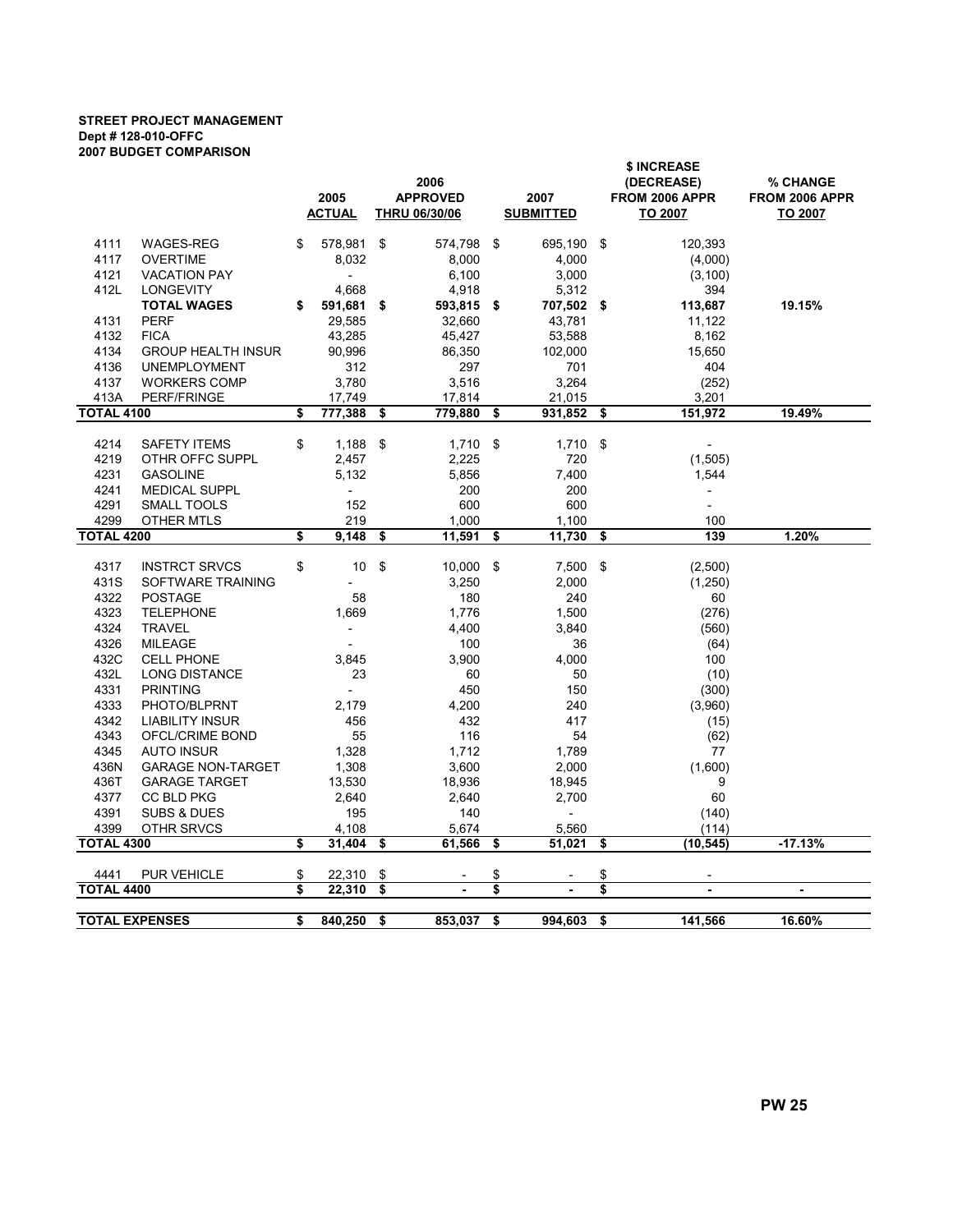| Street Project Management 2007-2011 Capital Improvement Program |                                               |                          |                                 |        |                               |        |        |  |  |  |  |
|-----------------------------------------------------------------|-----------------------------------------------|--------------------------|---------------------------------|--------|-------------------------------|--------|--------|--|--|--|--|
|                                                                 | <b>FUNDING SOURCE CODE:</b>                   | <b>GRP-Grant Pending</b> |                                 |        | PT-Property Tax               |        |        |  |  |  |  |
|                                                                 | CC-Cumulative Capital Fund                    | LE-Lease                 |                                 |        | RB-Revenue Bond               |        |        |  |  |  |  |
|                                                                 | <b>CDBG-Community Development Block Grant</b> |                          | InfraBd-Infrastructure Bond     |        | ST-State Source               |        |        |  |  |  |  |
|                                                                 | CEDIT-Co. Economic Development Income Tax     |                          | LRS-Local Roads & Streets       |        | <b>SU-Sewer Utility</b>       |        |        |  |  |  |  |
|                                                                 | <b>CO-County Source</b>                       | MISC-Miscellaneous       |                                 |        | <b>SWU-Stormwater Utility</b> |        |        |  |  |  |  |
|                                                                 | FED-Federal Source                            |                          | MVH-Motor Vehicle Highway       |        | TIF-Tax Increment Financing   |        |        |  |  |  |  |
|                                                                 | <b>GOB-General Obligation Bond</b>            |                          | PCBF-Park Cumulative Bldg. Fund |        | UF-User Fee                   |        |        |  |  |  |  |
|                                                                 | <b>GRA-Grant Approved</b>                     | <b>PS-Private Source</b> |                                 |        | <b>WU-Water Utility</b>       |        |        |  |  |  |  |
| Item $#$                                                        | <b>Project Title &amp; Description</b>        | <b>Funding</b>           |                                 |        | <b>Expenditure</b>            |        |        |  |  |  |  |
|                                                                 |                                               | <b>Source</b>            | 2007                            | 2008   | 2009                          | 2010   | 2011   |  |  |  |  |
|                                                                 | Vehicle Replacement                           | <b>MVH</b>               |                                 | 54.000 | 27,000                        | 27,000 | 27,000 |  |  |  |  |
| 2                                                               | Computer Hardware                             | <b>MVH</b>               | ۰                               | 2,577  | 2,577                         | 2,577  | 1,718  |  |  |  |  |
| 3                                                               | <b>Computer Software</b>                      | <b>MVH</b>               | ٠                               | 900    | 900                           | 900    | 600    |  |  |  |  |
| <b>TOTAL</b>                                                    |                                               |                          | ۰                               | 57,477 | 30,477                        | 30,477 | 29,318 |  |  |  |  |

1. Vehicle Replacement: Vehicles will be replaced according to Fleet Management Replacement guidelines

2007 - None

2008 - replace (2) '93 Chevy Blazer

2009 - replace (1) '99 Chevy Blazer

2010 - replace (1) '00 Chevy Blazer

2011 - replace (1) '96 Chevy Tahoe

2. Computer Replacement - Computers will be replaced according to City guidelines

2007 - replace (2) 2003/2002 PC's

2008 - replace (3) 2004 PC's

2009 - replace (3) 2005 PC's

2010 - replace (3) 2006 PC's

2011 - replace (2) 2007 PC's

3. Software Replacement

2007 - MS Office (2)

2008 - MS Office (3)

2009 - MS Office (3)

2010 - MS Office (3)

2011 - MS Office (2)